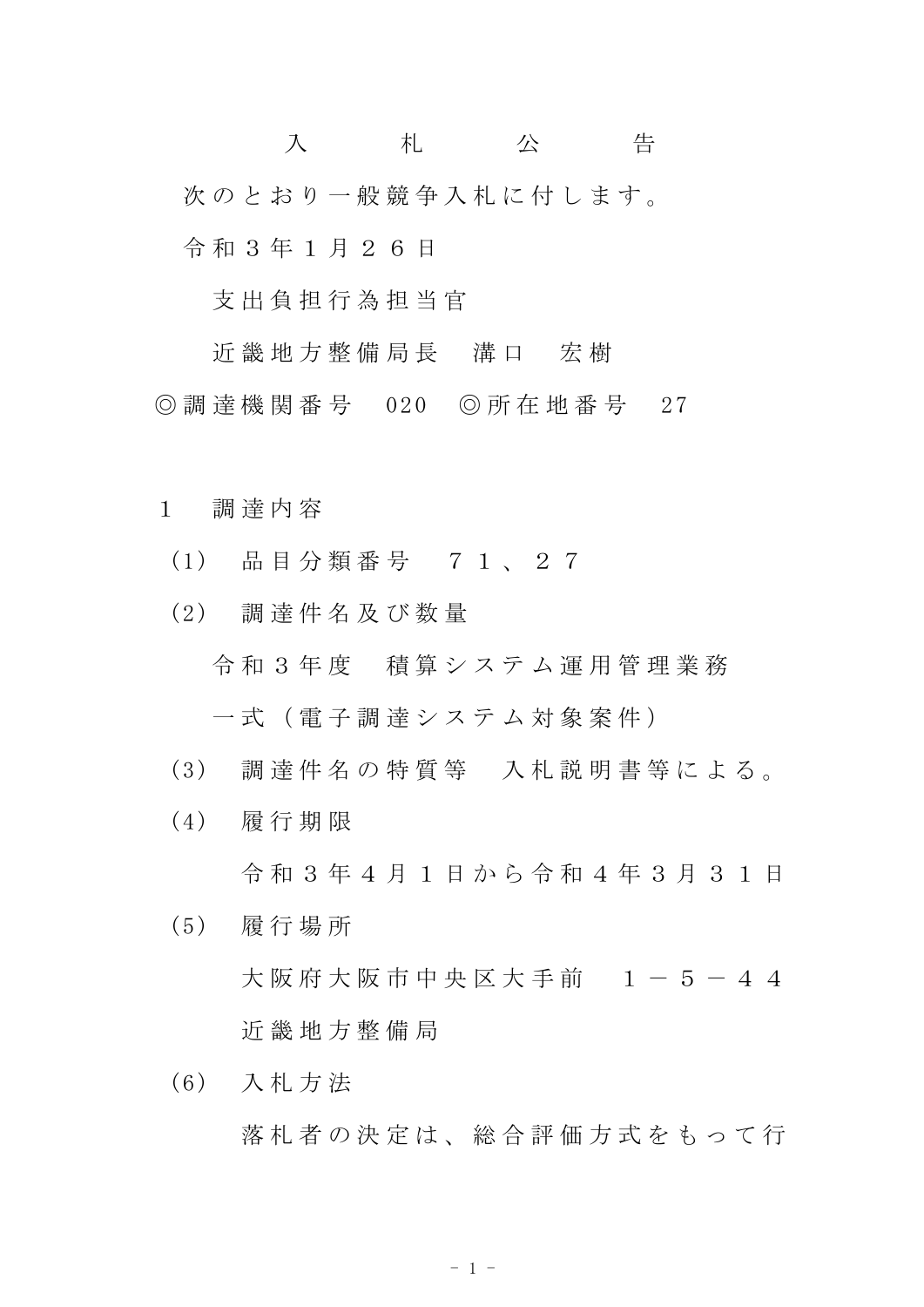う の で 、 総 合 評 価 の た め の 性 能 ・ 機 能 ・ 技 術 能 力 等 に 関 す る 書 類 を 提 出 す る こ と 。

入 札 書 に 記 載 さ れ た 金 額 に 消 費 税 及 び 地 方 消費税の税率を乗じて得た額を加算した金額 ( 当 該 金 額 に 1 円 未 満 の 端 数 が あ る と き は 、 そ の 端 数 金 額 を 切 り 捨 て た 金 額 と す る 。)を も っ て 落 札 価 格 と す る の で 、 入 札 者 は 消 費 税 及 び 地 方 消 費 税 に 係 る 課 税 事 業 者 で あ る か 免 税 事業者であるかを問わず、見積もった契約希 望金額から当該金額に係る消費税及び地方消 費税に相当する額を減じた金額を記載した入 札 書 を 提 出 す る こ と 。

原則 と し て 、 当 該 入 札 の 執 行 に お い て 入 札 執 行 回 数 は 2 回 を 限 度 と す る 。

詳 細 は 入 札 説 明 書 に よ る 。

(7) 電 子 調 達 シ ス テ ム ( G E P S ) の 利 用 本 案 件 は 、 申 請 書 等 の 提 出 、 入 札 を 電 子 調 達 シ ステムで行う対象案件である。なお、電子調 達 シ ス テ ム に よ り が た い 場 合 は 、 紙 入 札 方 式 参加願を提出し、紙入札方式に変えることが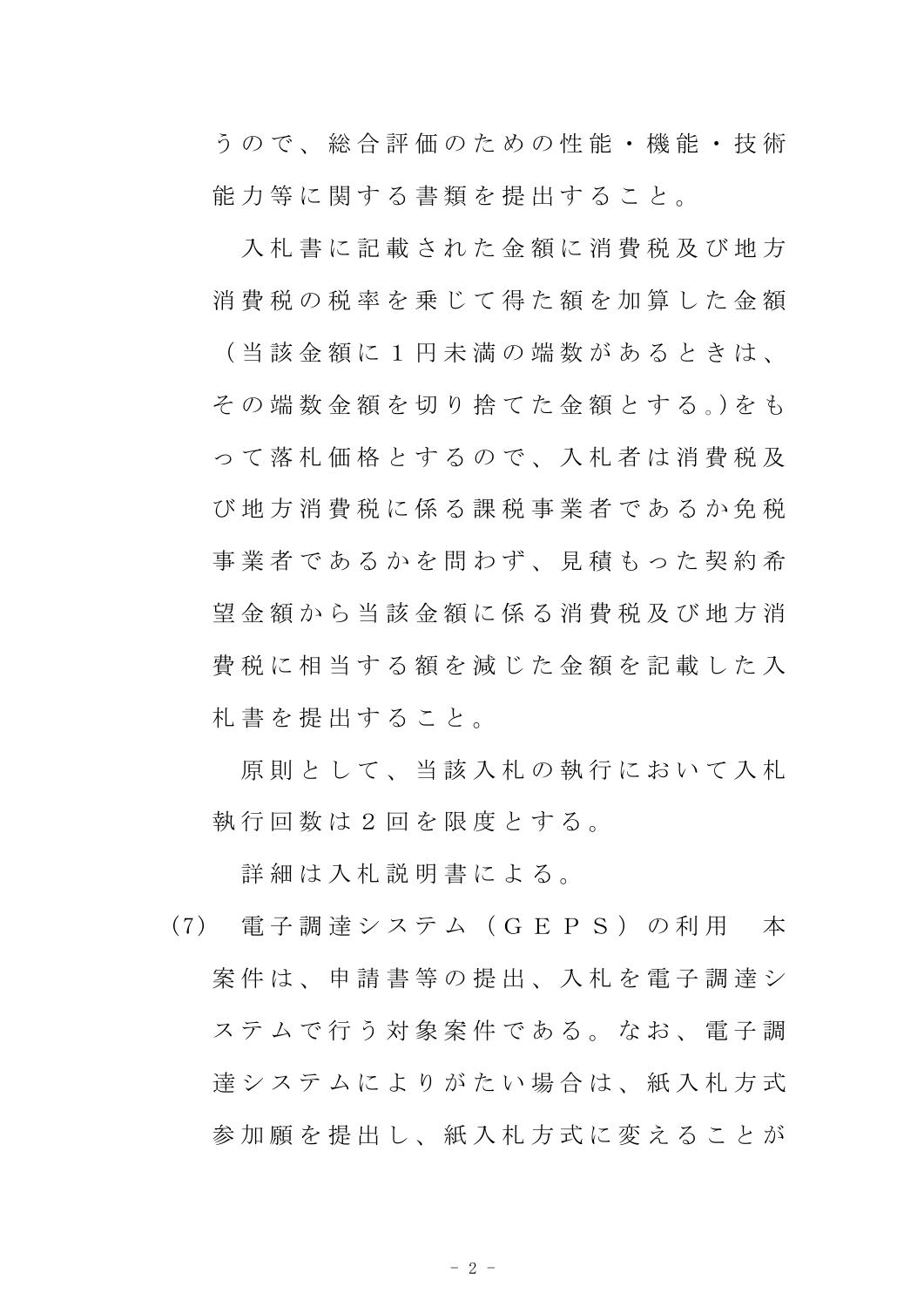できる。

- 2 競 争 参 加 資 格
- (1) 予 算 決 算 及 び 会 計 令 第 70条 及 び 第 71条 の 規 定 に 該 当 し な い 者 で あ る こ と 。
- (2) 平 成 31・32・33年 度 ま た は 令 和 1 ・2 ・3 年 度

国 土 交 通 省 競 争 参 加 資 格 (全 省 庁 統 一 資 格 ) 「 役 務 の 提 供 等 」 の A 又 は B 等 級 に 格 付 け さ れ た近畿地域の競争参加資格を有する者である こと。

なお、当該資格に係る申請については、

「 競 争 参 加 者 の 資 格 に 関 す る 公 示 」 ( 令 和 2 年 3 月 31日 付 官 報 ) の 別 表 に 記 載 さ れ て い る 申 請 受 付 窓 口 ( 近 畿 地 方 整 備 局 総 務 部 契 約 課 ほ か) にて 随時 受 け 付 け て い る 。

- (3) 申 請 書 等 の 受 領 期 限 の 日 か ら 開 札 の 時 ま で の期間に、近畿地方整備局長から指名停止を 受けていないこと。
- (4) 会 社 更 生 法 に 基 づ き 更 生 手 続 開 始 の 申 し 立 て が な さ れ て い る 者 又 は 民 事 再 生 法 に 基 づ き 再 生 手 続 開 始 の 申 し 立 て が な さ れ て い る 者 (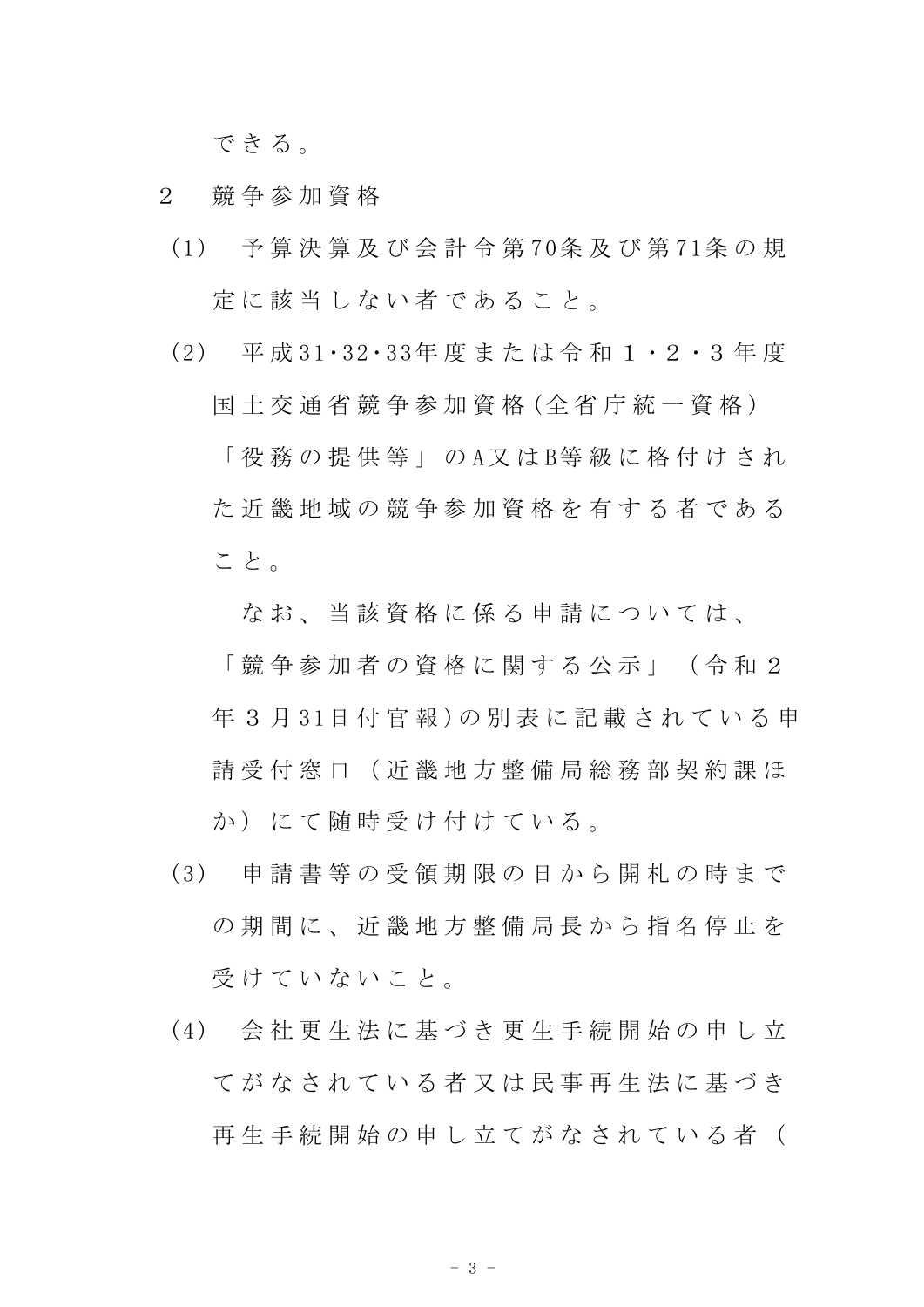「 競 争 参 加 者 の 資 格 に 関 す る 公 示 」 に 基 づ く 「 会 社 更 生 法 及 び 民 事 再 生 法 開 始 に 基 づ く 更 生手続の決定等を受けた者の手続」を行った 者を除く。)でないこと。

- (5) 電 子 調 達 シ ス テ ム に よ る 場 合 は 、 電 子 認 証 (ICカード) を取得していること。
- (6) 入 札 説 明 書 を 3(3)の 交 付 方 法 に よ り 、 電 子 調 達 シ ス テ ム か ら 自 ら 直 接 ダ ウ ン ロ ー ド し た 者であること。または、支出負担行為担当官 から直接交付を受けた者であること。
- (7) 警 察 当 局 か ら 、 暴 力 団 員 が 実 質 的 に 経 営 を 支 配 す る 者 又 は こ れ に 準 ず る 者 と し て 、 国 土 交 通 省 が 発 注 す る 業 務 等 か ら の 排 除 要 請 が あ り 、 当 該 状 態 が 継 続 し て い る も の で な い こ と 。
- (8) 入 札 説 明 書 に 定 め る 同 種 役 務 ま た は 、 同 種 業 務 の 元 請 け と し て の 履 行 実 績 が あ り 、 実 績 が確認出来る資料を提出した者であること。
- (9) 予 定 さ れ る 管 理 技 術 者 に つ い て は 、 入 札 説

明 書 に 定 め る 要 件 を 満 た す 者 で あ る こ と 。

3 申 請 書 等 及 び 入 札 書 の 提 出 場 所 等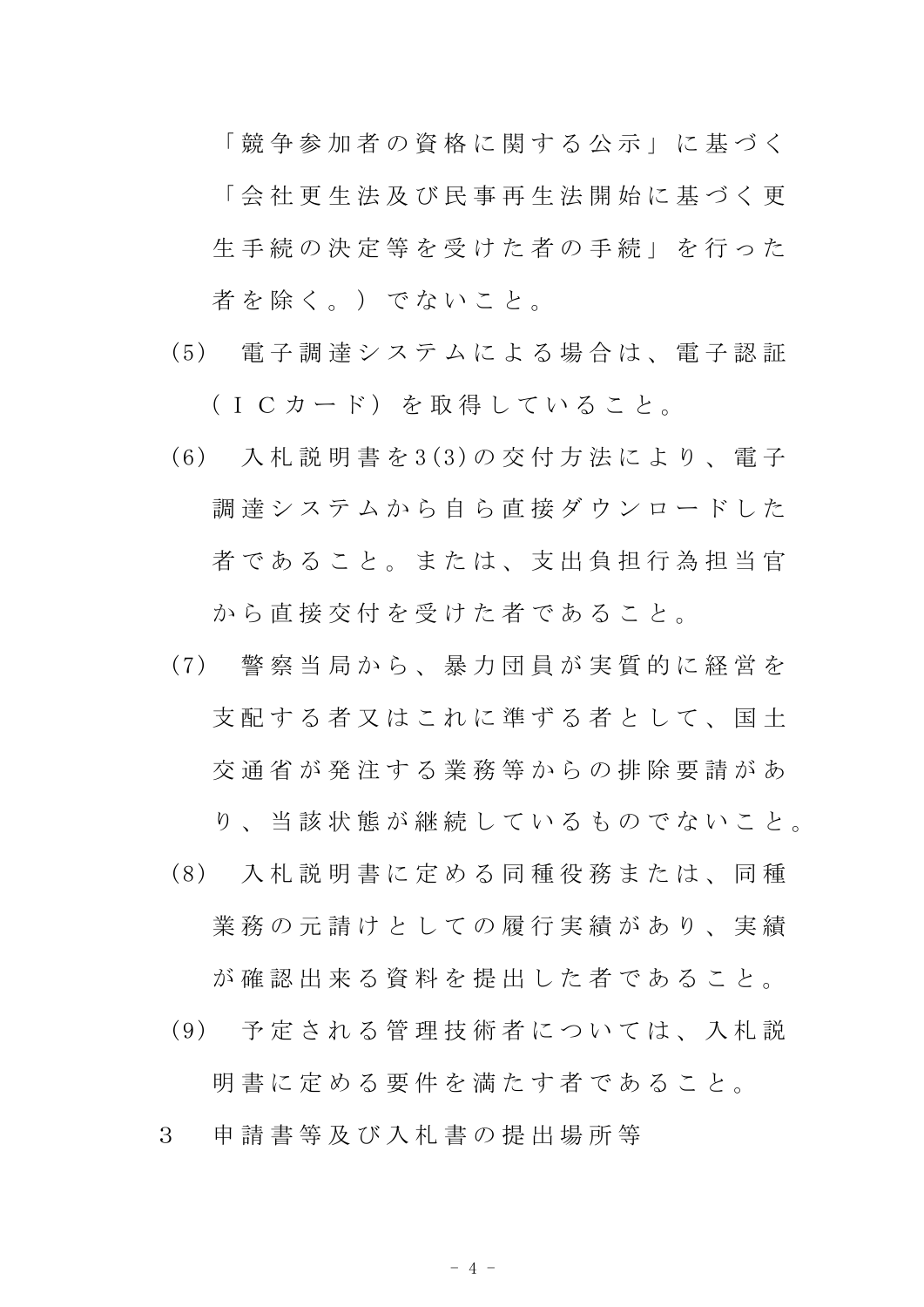(1) 電 子 調 達 シ ス テ ム の U R L 、 入 札 書 の 提 出 場所、契約条項を示す場所及び問い合わせ先 政 府 電 子 調 達 シ ス テ ム

https://www.geps.go.jp/

〒 540-8586 大 阪 府 大 阪 市 中 央 区 大 手 前 1 丁

目 5 番 44号 大阪合同庁舎第 1 号館 8 階 国 土 交 通 省 近 畿 地 方 整 備 局 総 務 部 契 約 課 購買 第 二 係 長 柔 原 一 竜 介

TEL06-6942-1141(内 線 2538)

(2) 紙 入 札 方 式 に よ る 入 札 書 の 提 出 場 所 、 契 約 条項を示す場所及び問い合わせ先

上 記 3(1)の 問 い 合 わ せ 先 に 同 じ

(3) 入 札 説 明 書 の 交 付 す る 場 所 及 び 方 法

電 子 調 達 シ ス テ ム に よ り 交 付 す る 。 ( 質 問 回  **答 等 を 、 雷 子 調 達 シ ス テ ム の 調 達 資 料 ダ ウ ン ロ** ード機能を用いて行うため、資料のダウンロー ドの際に「ダウンロードした案件について訂正 ・ 取 消 が 行 わ れ た 際 に 更 新 通 知 メ ー ル の 配 信 を 希望する」にチェックを入れること。)

ただし、やむを得ない事由により、電子調達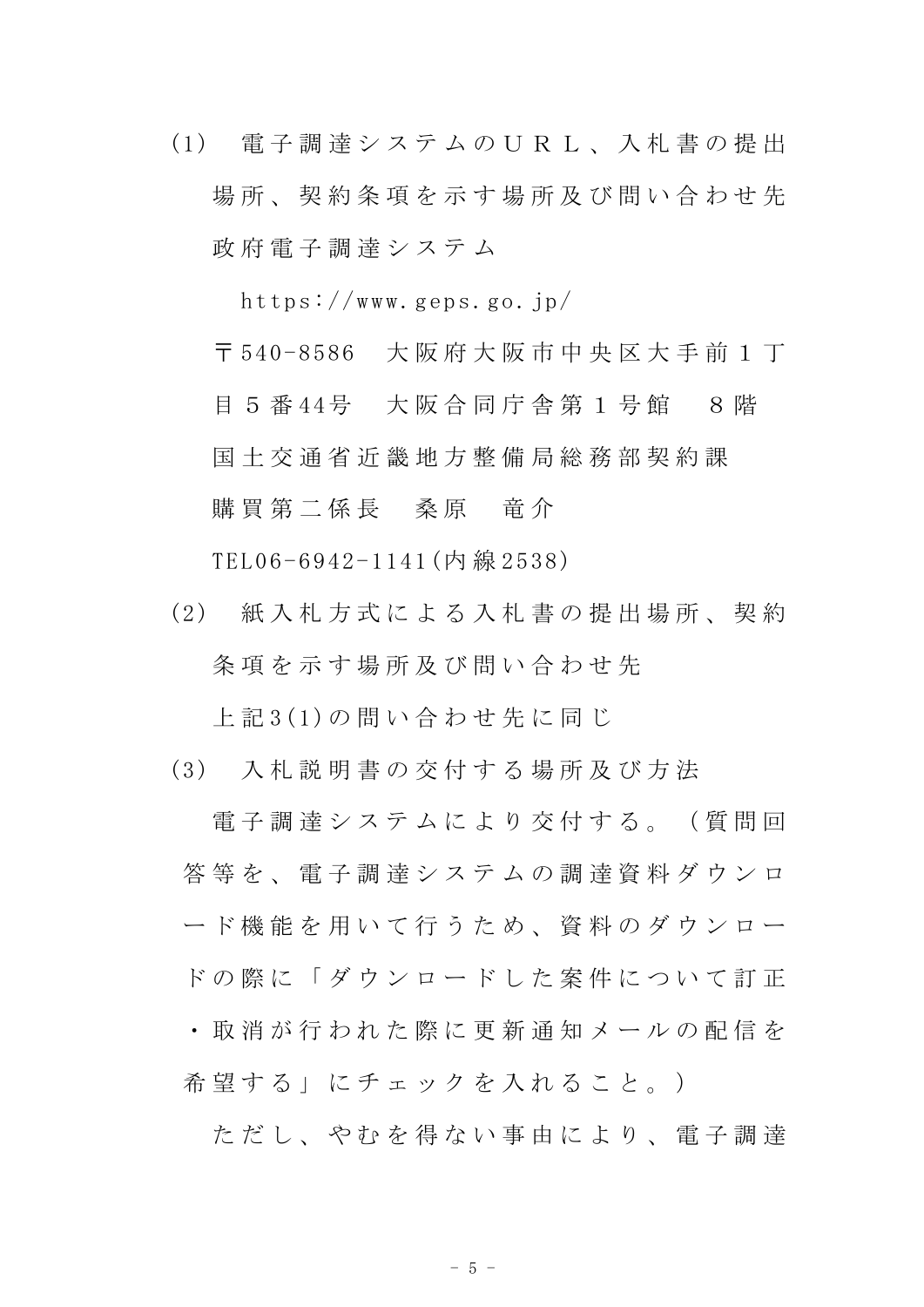シ ス テ ム に よ り 入 手 が 出 来 な い 場 合 は 、 支 出 負 担 行 為 担 当 官 か ら 直 接 交 付 を 行 う の で 、 上 記 3 (1)に 問 い 合 わ せ る こ と 。

(4) 電 子 調 達 シ ス テ ム に よ る 入 札 書 類 デ ー タ ( 申請書等)の受領期限、及び紙入札方式によ る 申 請 書 等 の 受 領 期 限

令 和 3 年 2 月 25日 16時 00分

- (5) 電 子 調 達 シ ス テ ム に よ る 入 札 書 の 受 領 期 限 、 及 び 紙 入 札 ・ 郵 送 等 に よ る 入 札 書 の 受 領 期 限 令 和 3 年 3 月 29日 16時 00分
- (6) 開 札 の 日 時 及 び 場 所

令 和 3 年 3 月 30日 10時 00分

- 国土交通省 近畿地方整備局 入札室
- 4 その他
- (1) 契 約 手 続 に 使 用 す る 言 語 及 び 通 貨

日 本 語 及 び 日 本 国 通 貨

- (2) 入 札 保 証 金 及 び 契 約 保 証 金 免 除
- (3) 入 札 者 に 要 求 さ れ る 事 項
	- ① 電 子 調 達 シ ス テ ム に よ り 参 加 を 希 望 す る 者 は 、 上 記 3(4)の 受 領 期 限 ま で に 入 札 書 類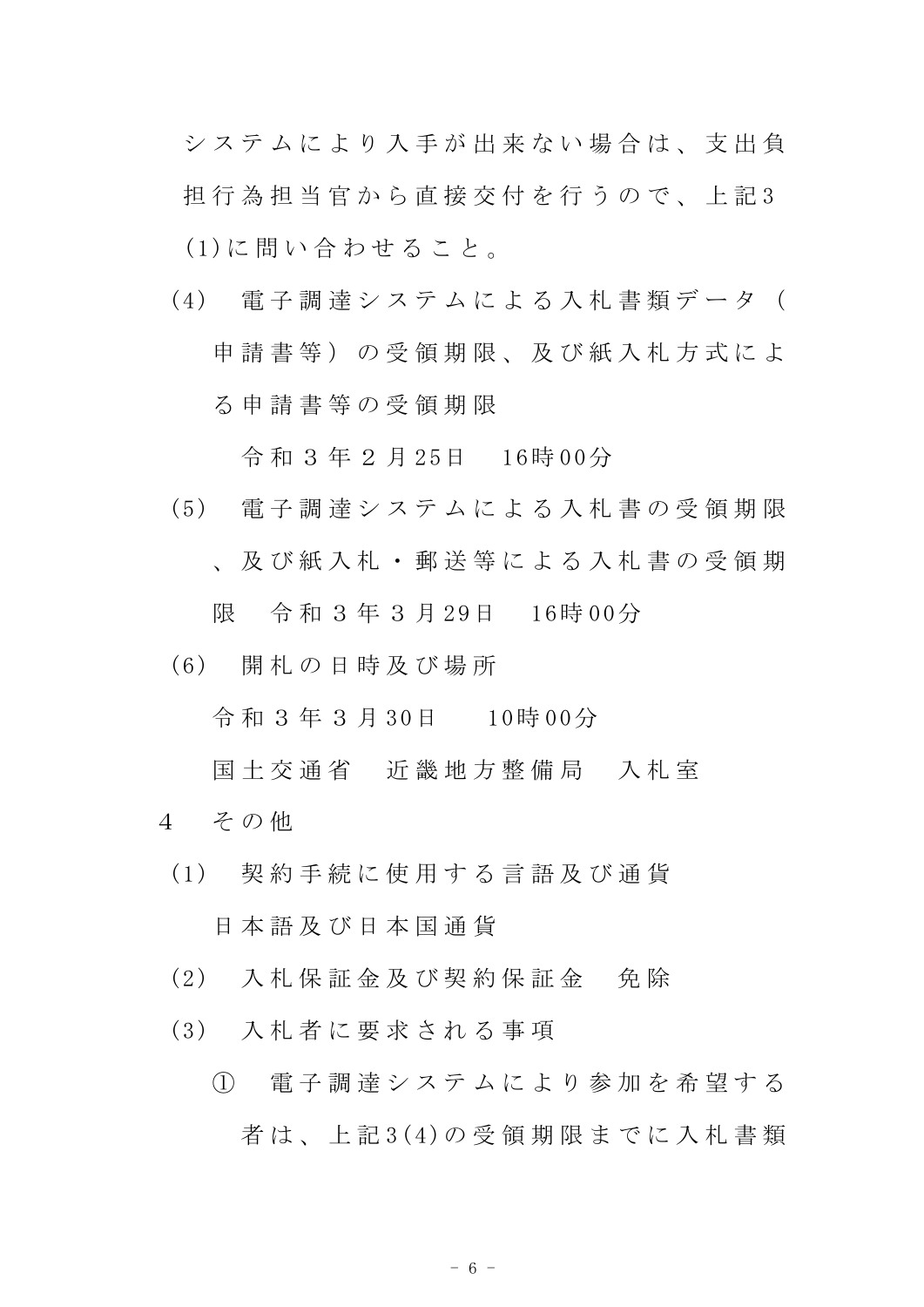デ ー タ ( 申 請 書 等 ) を 上 記 3(1)に 示 す U R L よ り 、 電 子 調 達 シ ス テ ム を 利 用 し て 提 出 しなければならない。

② 紙 入 札 方 式 に よ り 参 加 を 希 望 す る 者 は 上 記 3(4)の 受 領 期 限 ま で に 必 要 な 申 請 書 等 を 上 記 3(2)に 示 す 場 所 に 提 出 し な け れ ば な ら ない。

なお、1020いずれの場合も、開札日の前 日までの期間において必要な申請書等の内 容に関する支出負担行為担当官からの照会 があった場合には、説明しなければならな い。

- (4) 入 札 の 無 効 競 争 に 参 加 す る 資 格 を 有 し な い 者 の し た 入 札 及 び 入 札 の 条 件 に 違 反 し た 入 札 は 無 効 と す る 。
- (5) 契 約 書 作 成 の 要 否 要
- (6) 落 札 者 の 決 定 方 法 総 合 評 価 落 札 方 式 と す る 。 上 記 4 (3) に 従 い 申 請 書 等 を 提 出 し た 入 札者 で あ っ て 、 上 記 2 の 競 争 参 加 資 格 を 全 て 満 た し、本 公 告 及 び 入 札 説 明 書 に お い て 明 ら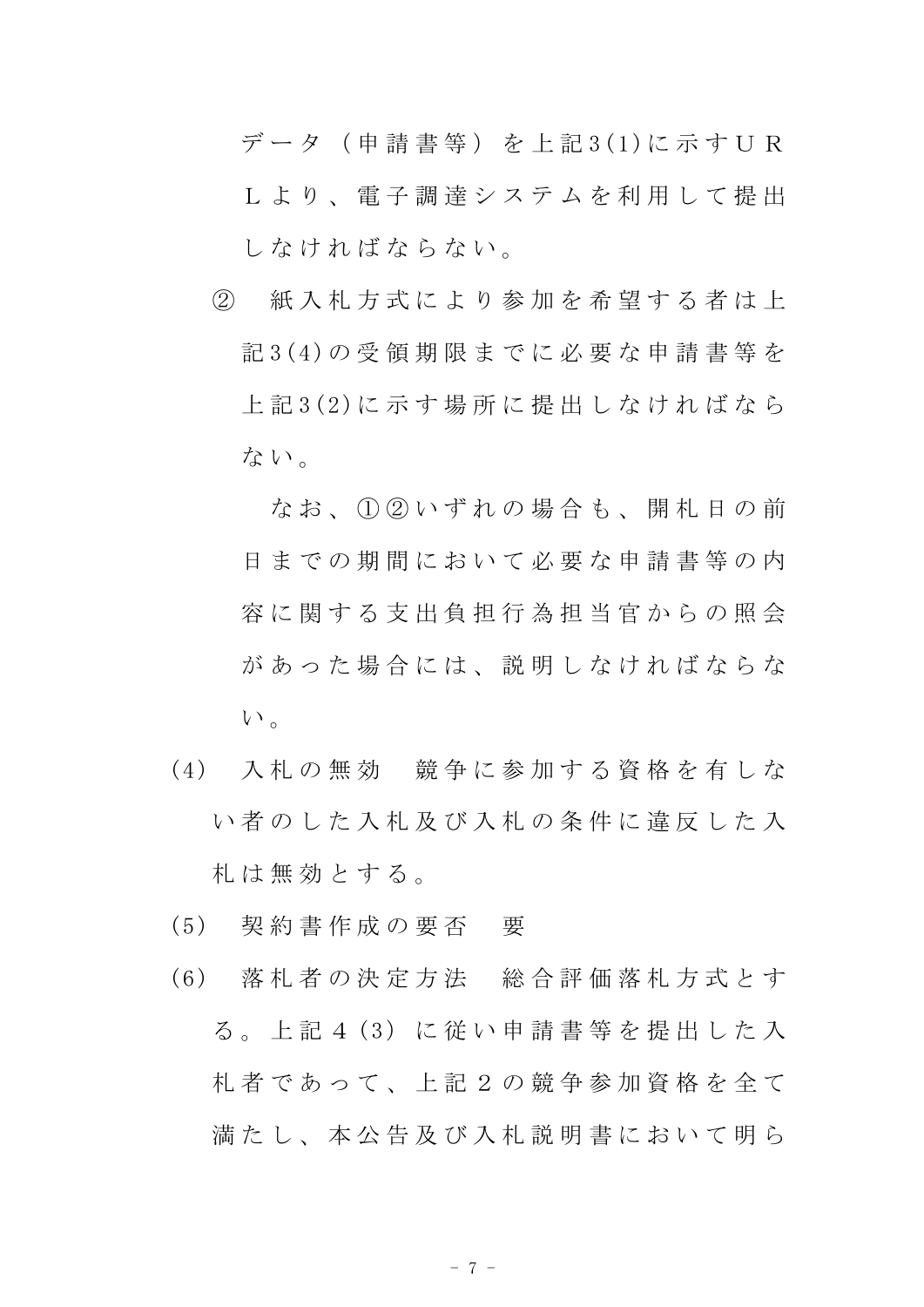か に し た 性 能 ・ 機 能 ・ 技 術 能 力 等 の 要 求 要 件 のうち必須とされた項目の最低限の要求要件 を全て満たし、当該入札者の入札価格が予算 決 算 及 び 会 計 令 第 79条 の 規 定 に 基 づ い て 作 成 された予定価格の制限の範囲内であり、かつ 当 該 入 札 者 の 申 込 み に 係 る 性 能 等 の 各 評 価 項 日の得点の合計を当該入札者の入札価格で除 し て 得 た 数 値 の 最 も 高 い 者 を も っ て 落 札 者 と する。

ただし、落札者となるべき者の入札価格に よっては、その者により当該契約の内容に適 合 した 履 行 が な さ れ な い お そ れ が あ る と 認 め られるとき、又はその者と契約を締結するこ と が 公 正 な 取 引 の 秩 序 を 乱 す こ と と な る お そ れ が あ っ て 著 し く 不 適 当 で あ る と 認 め ら れ る と き は 、 予 定 価 格 の 制 限 の 範 囲 内 の 価 格 を も っ て 入 札 し た 他 の 者 の う ち 評 価 値 の 最 も 高 い 者を落札者とすることがある。

(7) 手続きにおける交渉の有無 無

(8) 詳 細 は 入 札 説 明 書 に よ る 。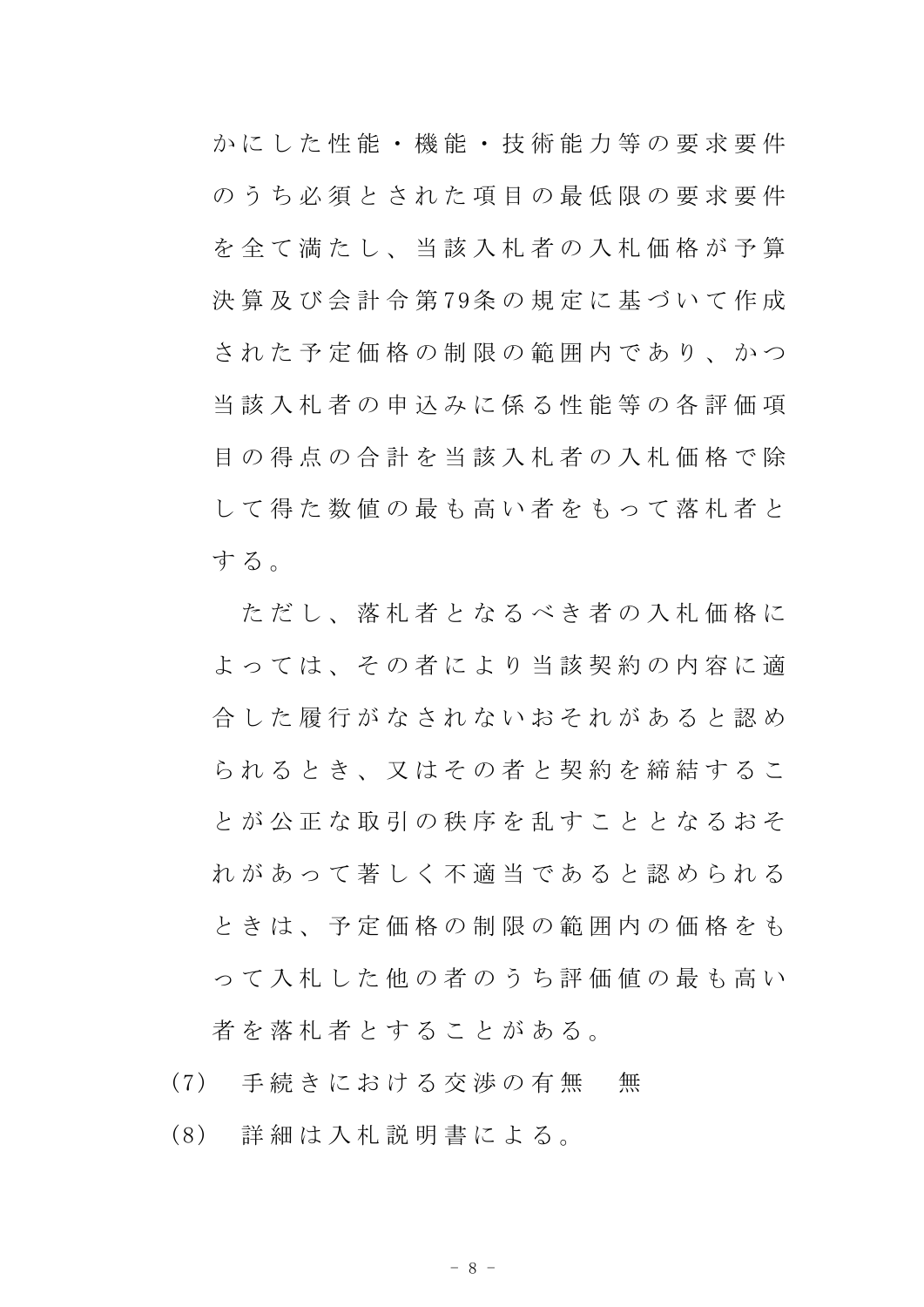## 5 Summary

- (1) Official in charge of disbursement of the procuring entity : MIZOGUTI Hiroki Director-General of Kinki Regional Development Bureau
- (2) Classification of the services to be required:71,27
- (3) Nature and quantity of the services to be required : Operation management for Estimation system 1 set
- (4) Fulfillment period : From 1 April 2021 through 31 March 2022
- $(5)$  Fulfillment place :  $1-5-44$ , Otemae, Chuou-Ku,Osaka-Shi,Osaka-Fu
- (6) Qualification for participating in the tendering procedures : Suppliers eligible for participating in the proposed tender are those who shall :
	- ① not come under Article 70 and 71 of the Cabinet Order concerning the Budg-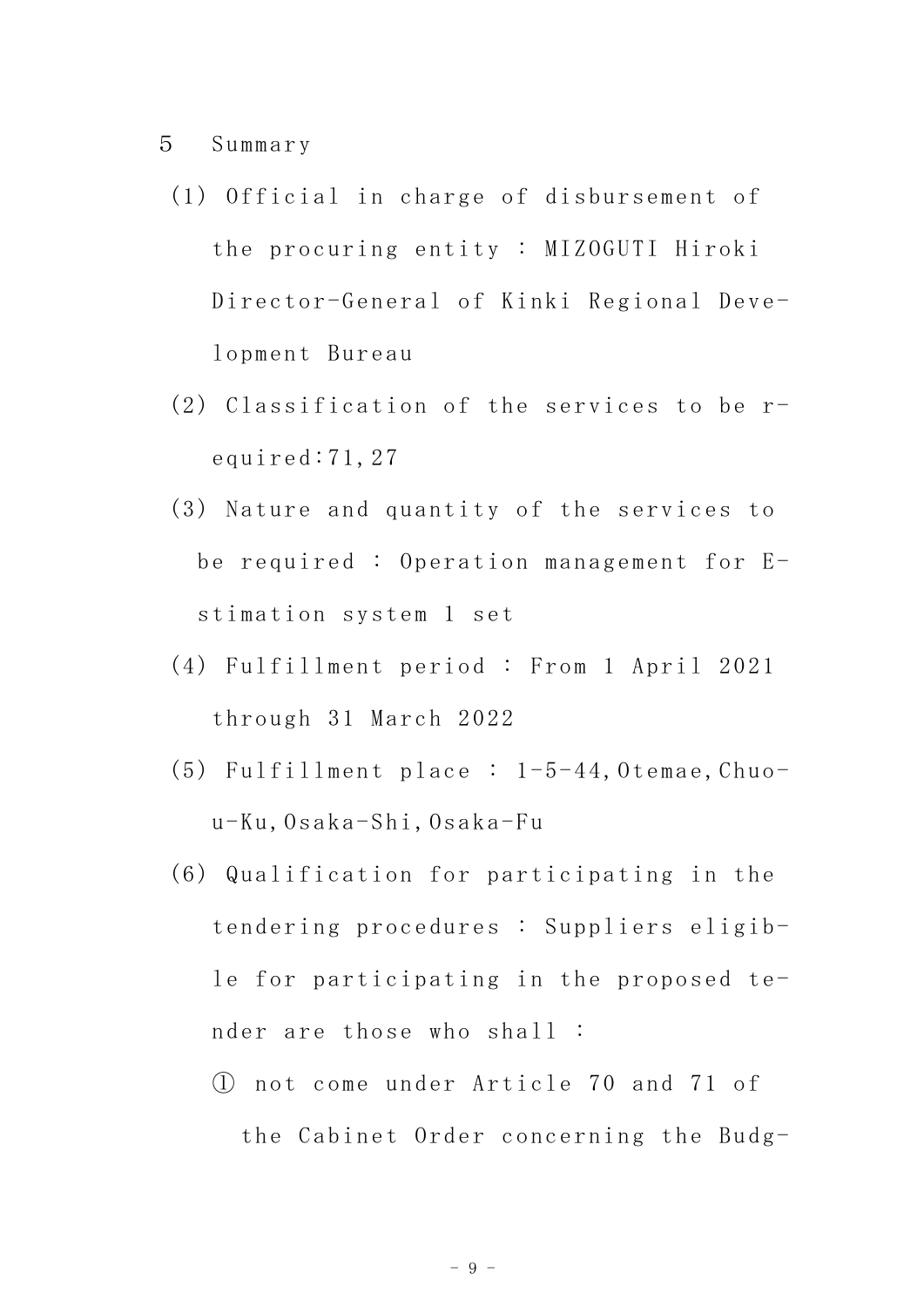et, Auditing and Accounting.

- ② have Grade A or B on" provision of services" in Kinki Area,in the fiscal year 2019/2020/2021 in terms of qualification for participating in tenders by Ministry of Land,Infrastructure,Tra nsport and Tourism(Single qualification for every ministry and agency).
- ③ not be under suspension of nomination by Director-General of Kinki Regional Development Bureau from Time-limit for submission of certificate to Tender Opening.
- ④ not be the stated person under the commencement of reorganization proceedi ngs or under the beginning of rehabilitation proceedings(except for the person who has the procedure of reapplication under the notification of the competing participation qualification).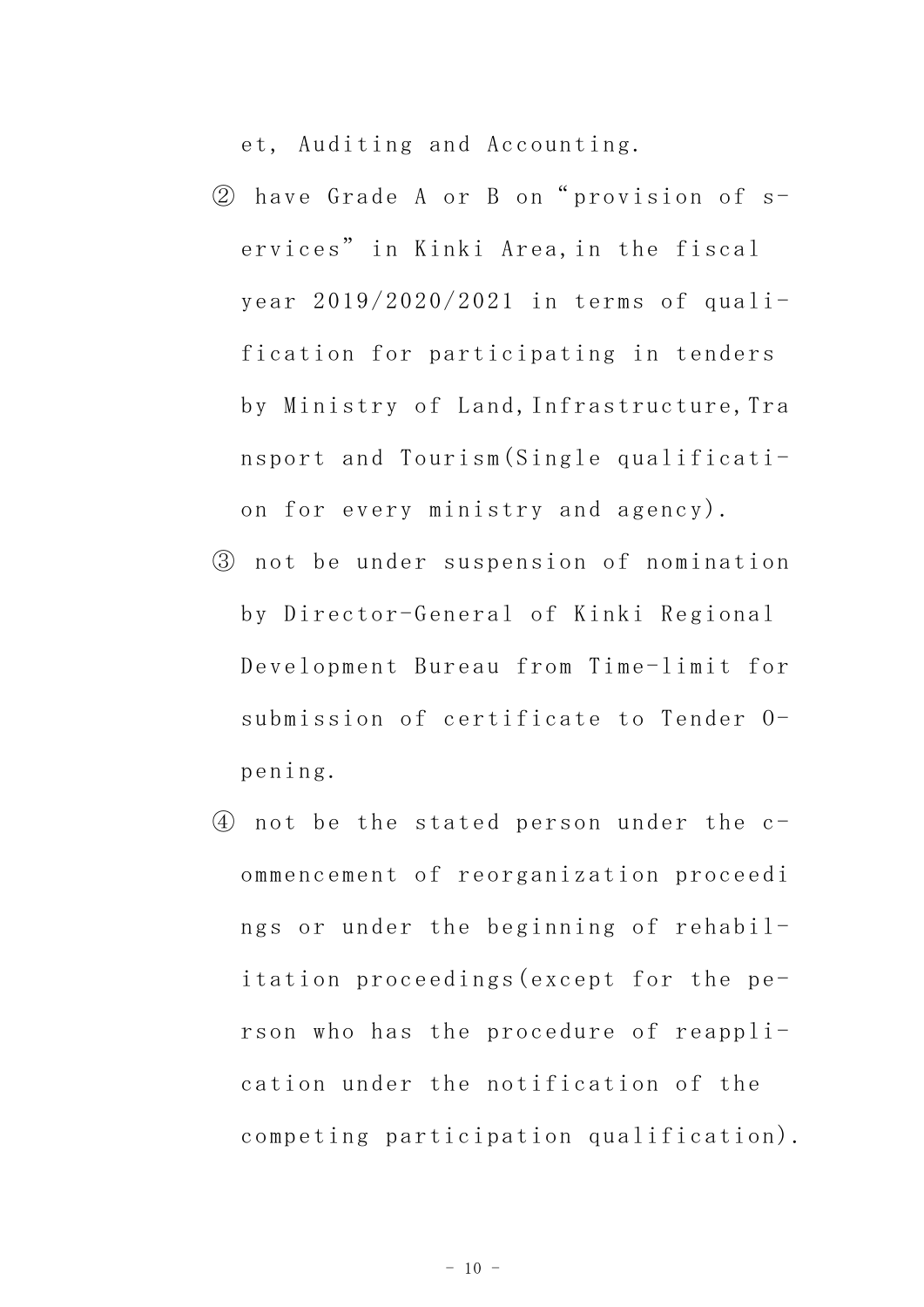- ⑤ acquire the electric certification in case of using the Electric Tendering system https://www.geps.go.jp/
- ⑥ The person who obtained the tender manual from official in charge of disbursement of the procuring entity directory
- ⑦ not be the person that a gangster influence management substantially or the person who has exclusion request from Ministry of Land, Infrastructure, Transport and Tourism is continuing state concerned
- ⑧ have proven records to have actually fulfilled the similar or concerned service stipulated in the tender manual.
- ⑨ Scheduled supervising engineers meet the requirement stipulated in the tender manual
- (7) Time-limit for submission of certific-